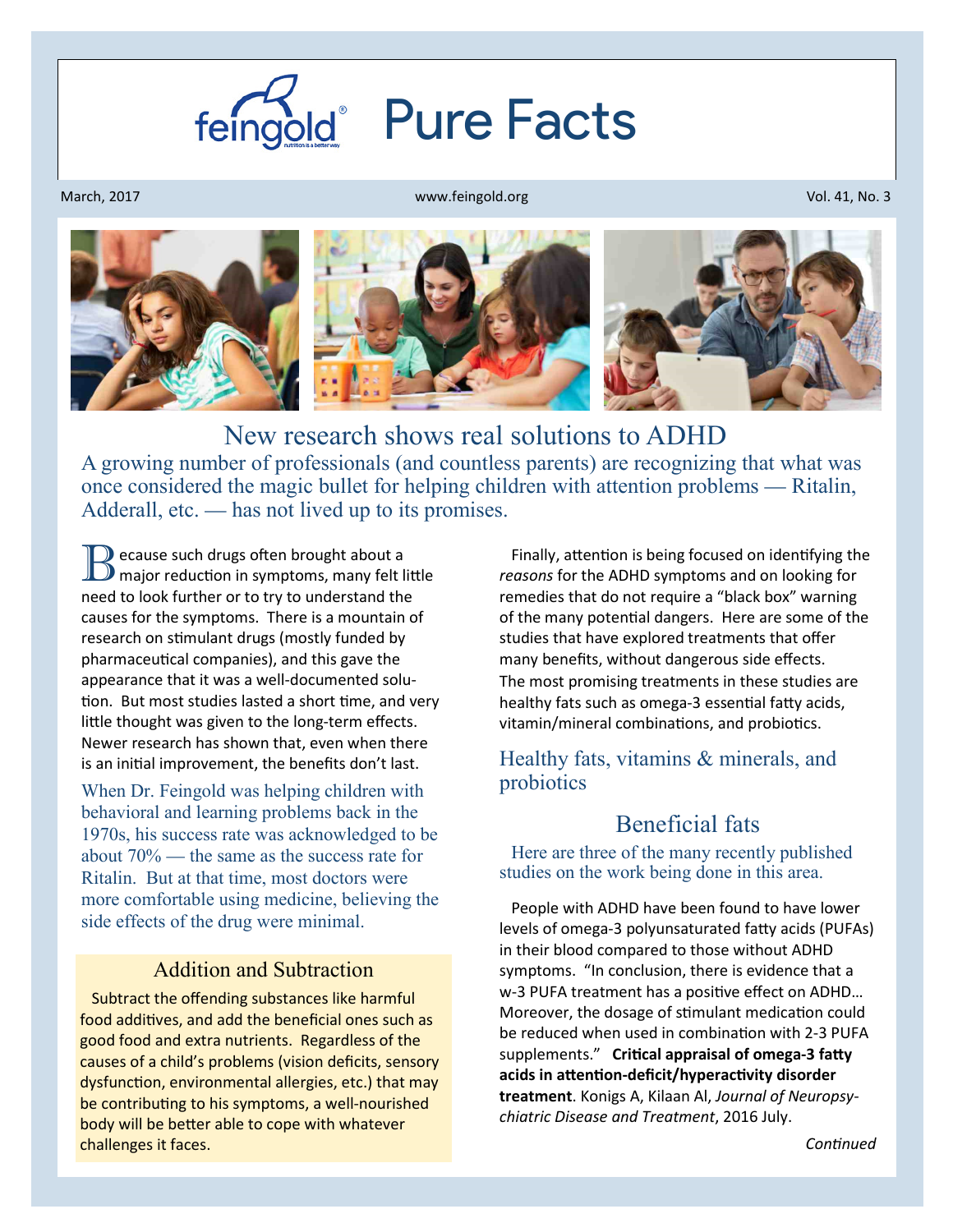#### **Beneficial Fats, continued**

 Researchers from Australia found that children with ADHD and autism spectrum disorders had low levels of omega-3 essential fatty acids (EFAs) and high levels of omega-6 EFAs. Modern processed foods typically have high levels of omega-6 and low levels of omega-3 EFAs. **Omega-3 and Omega-6 Polyunsaturated Fatty Acid Levels and Correlations** with Symptoms in Children with Attention Deficit **Hyperactivity Disorder, Autistic Spectrum Disorder** and Typically Developing Controls. Parletta et al. *PLoS One* May, 2016.



Here's a study from the Institute of Psychiatry, Psychology and Neuroscience at King's College in London. The authors write about polyunsaturated fatty acids (PUFAs), "...n-3 PUFA supplementation shows a significant effect on reducing symptoms of attention-deficit /hyperactivity disorder (ADHD)..." The effect of omega-3 polyunsaturated fatty acid supplementation on emotional dysregulation, **oppositional behavior and conduct problems in** ADHD: A systematic review and meta-analysis. Cooper et al. *Journal of Affective Disorders*, 2016 January.



Good sources of omega-3 EFAs include:

| <b>Flaxseed</b>    | Cod liver oil | Algae                 |
|--------------------|---------------|-----------------------|
| <b>Wild caught</b> | Avocado       | <b>Egg yolks</b>      |
| Salmon             | Avocado oil   | Sea vegetables        |
| <b>Walnuts</b>     | Olive oil     | <b>Hemp seeds</b>     |
| Oysters            | Tuna          | <b>Grass-fed beef</b> |
| Spinach            | Shrimp        | Whitefish             |
|                    |               |                       |



# Vitamin D

 Children of mothers who took vitamin D during pregnancy, resulting in high levels of the vitamin in the umbilical blood, have fewer symptoms of ADHD at the age of 2 1/2 years. **Inverse associations between cord vitamin D and attention deficit** hyperactivity disorders symptoms: A child cohort **study**. Mossin et al. *Australian and New Zealand Journal of Psychiatry,* September 2016.



 When a woman has sufficient levels of vitamin D during her pregnancy, her child has a lower risk of later being labeled as ADHD. **Vitamin D in Pregnan**cy and Attention Deficit Hyperactivity Disorder-like **Symptoms in Childhood.** Morales et al. *Epidemiology,* 2015 July.

 Exposing the skin to sunshine is the best way to obtain vitamin D3, but many things make this more difficult. Covering the skin with clothing and excessive use of sunscreen can make it hard to obtain D3. The further people live from the Equator, and the darker their skin, the more difficult it is to get enough of it, and the harder it is for the body to absorb it.

Supplementing with D3 can be beneficial.

 Both iron and vitamin D deficiencies have been found to be related to the symptoms of ADHD. **Higher prevalence of iron deficiency as strong**  predictor of attention deficit hyperactivity disorder **in children.** Bener et al. *Ann Med Health Sci Res*  2014 September.



"There is an association between lower 25-OHvitamin D concentration (lower vitamin D levels) and ADHD in childhood and adolescence." **Vitamin D sta**tus in children with attention-deficit-hyperactivity **disorder.** Goksugur et al. *Pediatr Intl*, August 2014.